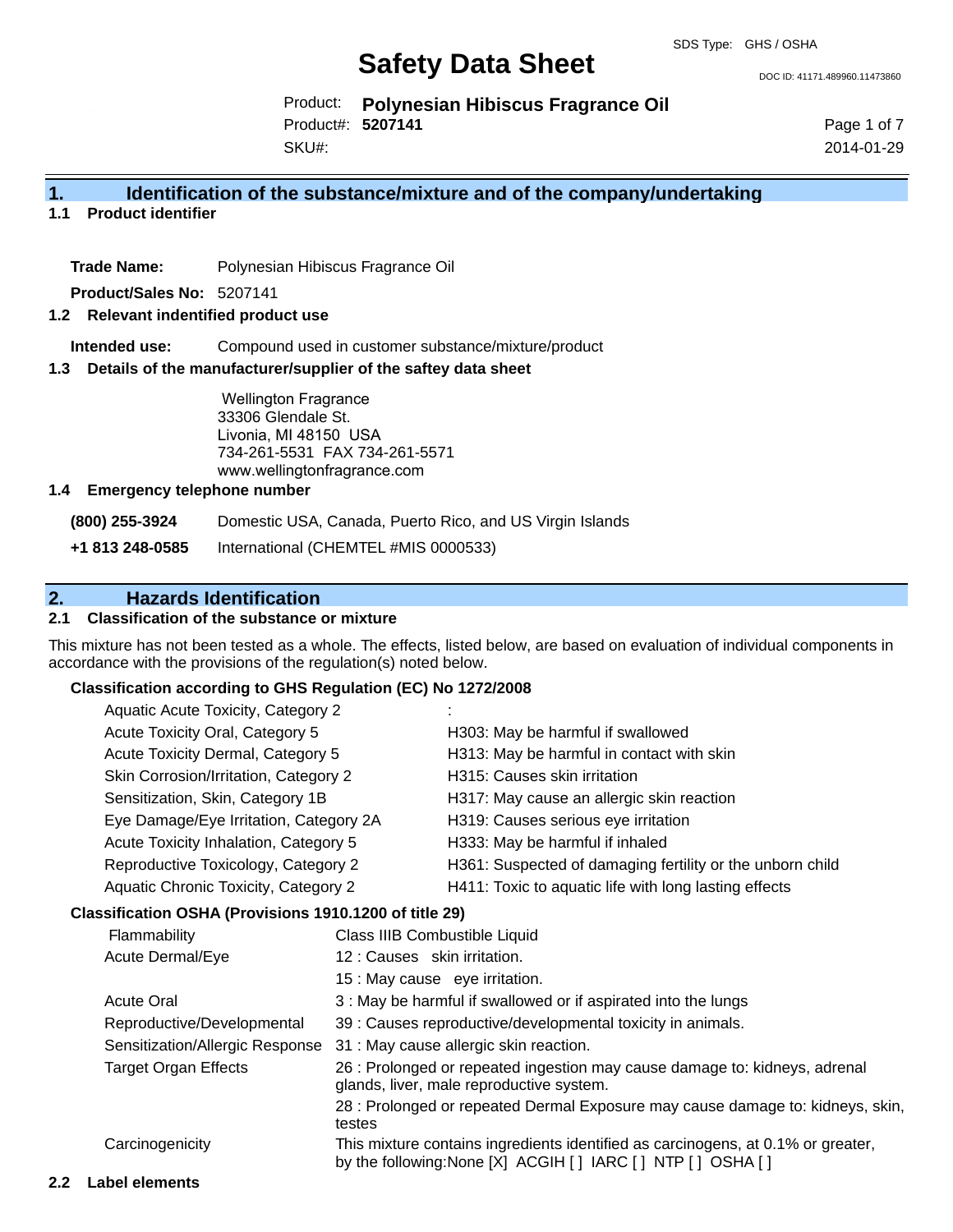Product: **Polynesian Hibiscus Fragrance Oil** Product#: **5207141**

SKU#:

Page 2 of 7 2014-01-29

DOC ID: 41171.489960.11473860

### **Labelling (REGULATION (EC) No 1272/2008)**

#### **Hazard pictograms**





#### **Signal Word: Warning**

### **Hazard statments**

| H303             | May be harmful if swallowed                         |
|------------------|-----------------------------------------------------|
| H313             | May be harmful in contact with skin                 |
| H <sub>315</sub> | Causes skin irritation                              |
| H317             | May cause an allergic skin reaction                 |
| H <sub>319</sub> | Causes serious eye irritation                       |
| H333             | May be harmful if inhaled                           |
| H <sub>361</sub> | Suspected of damaging fertility or the unborn child |
| H411             | Toxic to aquatic life with long lasting effects     |

#### **Precautionary Statements**

#### **Prevention:**

| P <sub>201</sub>     | Obtain special instructions before use                                                                                           |
|----------------------|----------------------------------------------------------------------------------------------------------------------------------|
| P <sub>202</sub>     | Do not handle until all safety precautions have been read and understood                                                         |
| P <sub>264</sub>     | Wash hands thoroughly after handling                                                                                             |
| P272                 | Contaminated work clothing should not be allowed out of the workplace                                                            |
| P273                 | Avoid release to the environment                                                                                                 |
| P <sub>281</sub>     | Use personal protective equipment as required                                                                                    |
| <b>Response:</b>     |                                                                                                                                  |
| $P302 + P352$        | IF ON SKIN: Wash with soap and water                                                                                             |
| $P304 + P312$        | IF INHALED: Call a POISON CENTER or doctor/physician if you feel unwell                                                          |
| $P305 + P351 + P338$ | IF IN EYES: Rinse cautiously with water for several minutes Remove contact lenses if<br>present and easy to do. continue rinsing |
| $P308 + P313$        | IF exposed or concerned: Get medical advice/attention                                                                            |
| P312                 | Call a POISON CENTER or doctor/physician if you feel unwell                                                                      |
| $P333 + P313$        | If skin irritation or a rash occurs: Get medical advice/attention                                                                |
| $P337 + P313$        | If eye irritation persists: Get medical advice/attention                                                                         |
| P362                 | Take off contaminated clothing and wash before reuse                                                                             |
| P363                 | Wash contaminated clothing before reuse                                                                                          |
| P391                 | <b>Collect Spillage</b>                                                                                                          |
|                      |                                                                                                                                  |

### **2.3 Other Hazards**

#### **no data available**

# **3. Composition/Information on Ingredients**

### **3.1 Mixtures**

This product is a complex mixture of ingredients, which contains among others the following substance(s), presenting a health or environmental hazard within the meaning of the UN Globally Harmonized System of Classification and Labeling of Chemicals (GHS):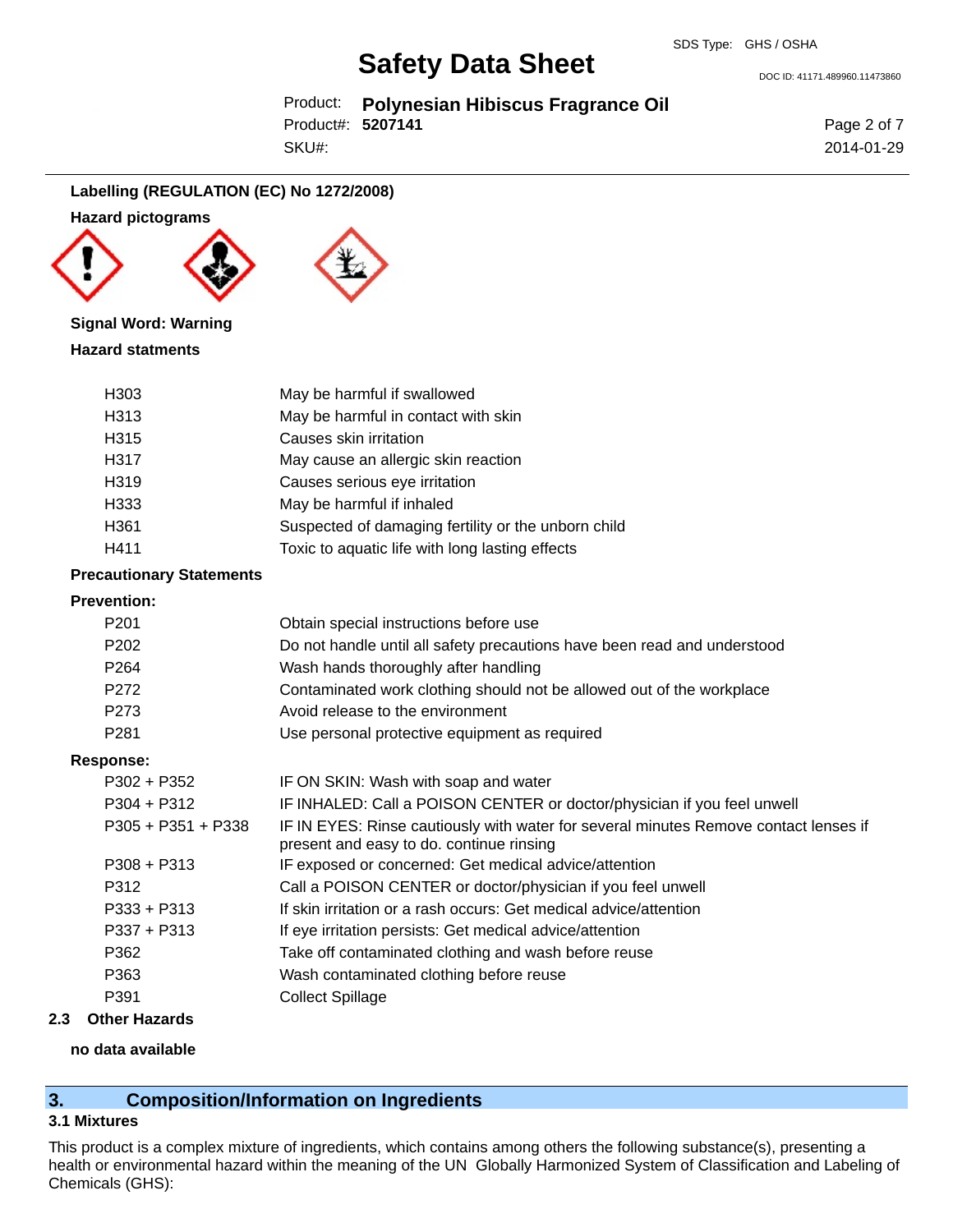Product: **Polynesian Hibiscus Fragrance Oil** Product#: **5207141**

SKU#:

Page 3 of 7 2014-01-29

DOC ID: 41171.489960.11473860

| CAS#<br>Ingredient                         | EC#                            | Conc.<br>Range | <b>GHS Classification</b> | <b>OSHA Classification</b> |
|--------------------------------------------|--------------------------------|----------------|---------------------------|----------------------------|
| 101-86-0                                   | 202-983-3                      | $5 - 10%$      | H303; H316; H317; H411    | 11, 15                     |
| Hexyl cinnamal                             |                                |                |                           |                            |
| 120-51-4                                   | 204-402-9                      | $5 - 10%$      | H302; H313; H411          | 28, 3                      |
| <b>Benzyl Benzoate</b>                     |                                |                |                           |                            |
| 1222-05-5                                  | 214-946-9                      | $2 - 5%$       | H316; H410                | 11, 15                     |
|                                            | Hexamethylindanopyran          |                |                           |                            |
| 10339-55-6                                 | 233-732-6                      | $1 - 2%$       | H227; H315; H319          | 11, 15                     |
|                                            | 3,7-Dimethyl-1,6-nonadien-3-ol |                |                           |                            |
| 78-70-6                                    | 201-134-4                      | $1 - 2%$       | H227; H303; H315; H319    | 12, 26                     |
| Linalool                                   |                                |                |                           |                            |
| 8008-57-9                                  | 232-433-8                      | $1 - 2 \%$     | H226; H304; H315; H410    | 12, 3, 31                  |
| Citrus aurantium dulcis (Orange) oil       |                                |                |                           |                            |
| 80-54-6                                    | 201-289-8                      | $1 - 2%$       | H302; H315; H361; H411    | 11, 15, 26, 28, 3, 31, 39  |
| <b>Butylphenyl Methylpropional</b>         |                                |                |                           |                            |
| 63500-71-0                                 | 405-040-6                      | $1 - 2 \%$     | H319                      |                            |
| TETRAHYDRO-METHYL-METHYLPROPYL)-PYRAN-4-OL |                                |                |                           |                            |

See Section 16 for full text of GHS classification codes

Total Hydrocarbon Content (% w/w) = 3.11

| <b>First Aid Measures</b><br>$\overline{4}$ .                                     |                                                                                                               |  |  |
|-----------------------------------------------------------------------------------|---------------------------------------------------------------------------------------------------------------|--|--|
| <b>Description of first aid measures</b><br>4.1                                   |                                                                                                               |  |  |
| Inhalation:                                                                       | Remove from exposure site to fresh air and keep at rest.<br>Obtain medical advice.                            |  |  |
| <b>Eye Exposure:</b>                                                              | Flush immediately with water for at least 15 minutes.<br>Contact physician if symptoms persist.               |  |  |
| <b>Skin Exposure:</b>                                                             | Remove contaminated clothes. Wash thoroughly with water (and soap).<br>Contact physician if symptoms persist. |  |  |
| Rinse mouth with water and obtain medical advice.<br>Ingestion:                   |                                                                                                               |  |  |
| Most important symptoms and effects, both acute and delayed<br>4.2                |                                                                                                               |  |  |
| <b>Symptoms:</b>                                                                  | no data available                                                                                             |  |  |
| Risks:                                                                            | Refer to Section 2.2 "Hazard Statements"                                                                      |  |  |
| Indication of any immediate medical attention and special treatment needed<br>4.3 |                                                                                                               |  |  |
| <b>Treatment:</b>                                                                 | Refer to Section 2.2 "Response"                                                                               |  |  |
| 5.<br><b>Fire-Fighting measures</b>                                               |                                                                                                               |  |  |
| <b>Extinguishing media</b><br>5.1                                                 |                                                                                                               |  |  |
| Suitable:                                                                         | Carbon dioxide (CO2), Dry chemical, Foam                                                                      |  |  |
| Unsuitable                                                                        | Do not use a direct water jet on burning material                                                             |  |  |
| Special hazards arising from the substance or mixture<br>5.2                      |                                                                                                               |  |  |
| <b>During fire fighting:</b>                                                      | Water may be ineffective                                                                                      |  |  |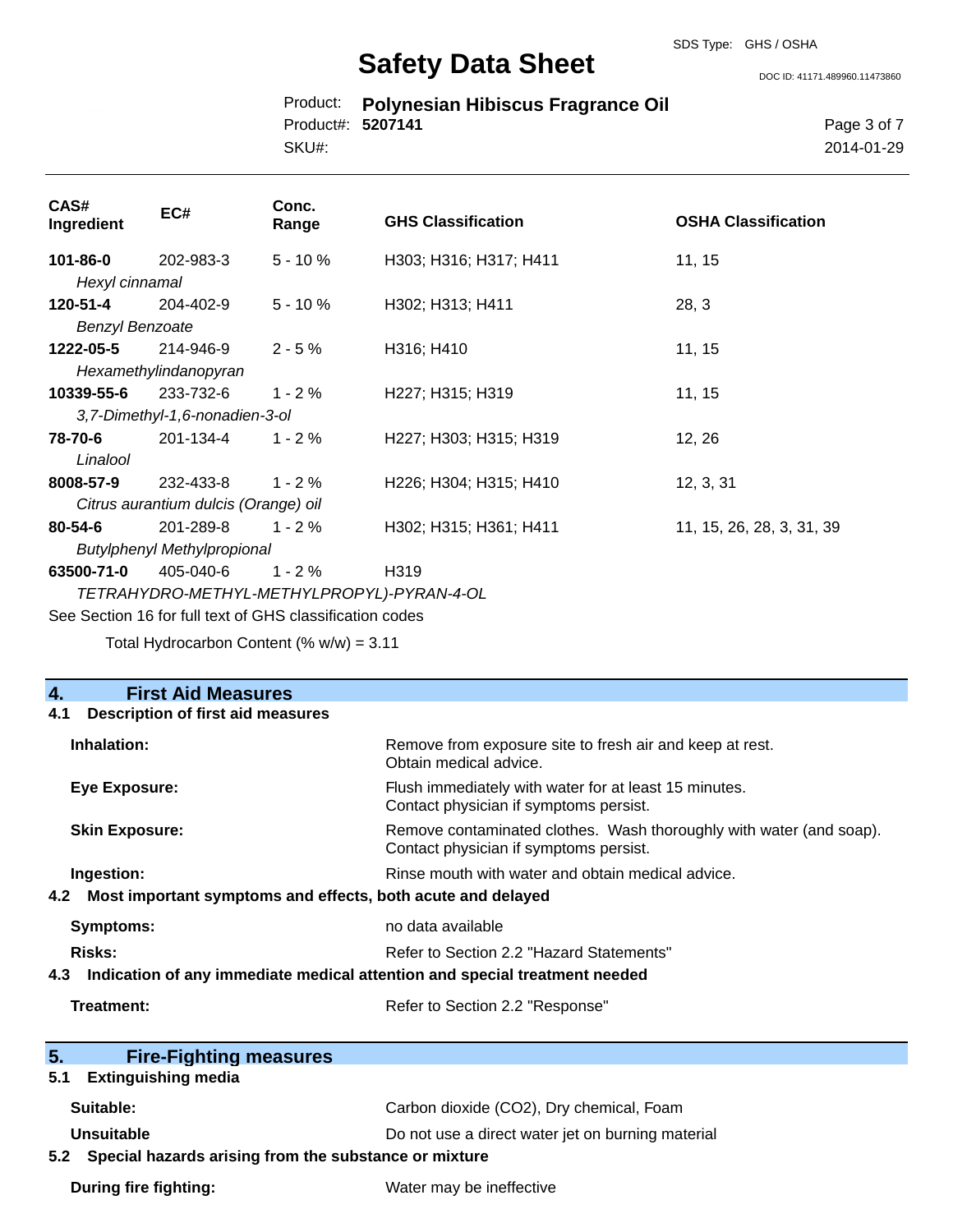DOC ID: 41171.489960.11473860

Product: **Polynesian Hibiscus Fragrance Oil** Product#: **5207141**

SKU#:

Page 4 of 7 2014-01-29

#### **5.3 Advice for firefighters**

**Further information:** Standard procedure for chemical fires

### **6. Accidental Release Measures**

#### **6.1 Personal precautions, protective equipment and emergency procedures**

Avoid inhalation and contact with skin and eyes. A self-contained breathing apparatus is recommended in case of a major spill.

#### **6.2 Environmental precautions**

Keep away from drains, soil, and surface and groundwater.

#### **6.3 Methods and materials for containment and cleaning up**

Clean up spillage promptly. Remove ignition sources. Provide adequate ventilation. Avoid excessive inhalation of vapors. Gross spillages should be contained by use of sand or inert powder and disposed of according to the local regulations.

#### **6.4 Reference to other sections**

Not Applicable

### **7. Handling and Storage**

#### **7.1 Precautions for safe handling**

Apply according to good manufacturing and industrial hygiene practices with proper ventilation. Do not drink, eat or smoke while handling. Respect good personal hygiene.

#### **7.2 Conditions for safe storage, including any incompatibilities**

Store in a cool, dry and ventilated area away from heat sources and protected from light in tightly closed original container. Avoid plastic and uncoated metal container. Keep air contact to a minimum.

#### **7.3 Specific end uses**

No information available

### **8. Exposure Controls/Personal Protection**

#### **8.1 Control parameters**

| <b>Exposure Limits:</b>      | Contains no substances with occupational exposure limit values |
|------------------------------|----------------------------------------------------------------|
| <b>Engineering Controls:</b> | Use local exhaust as needed.                                   |
| - -                          |                                                                |

**8.2 Exposure controls - Personal protective equipment**

**Eye protection:** Tightly sealed goggles, face shield, or safety glasses with brow guards and side shields, etc. as may be appropriate for the exposure

- **Respiratory protection:** Avoid excessive inhalation of concentrated vapors. Apply local ventilation where appropriate.
- **Skin protection:** Avoid Skin contact. Use chemically resistant gloves as needed.

## **9. Physical and Chemical Properties**

### **9.1 Information on basic physical and chemical properties**

**Appearance:** Conforms to Standard **Odor:** Conforms to Standard **Color:** Pale Yellow to Yellow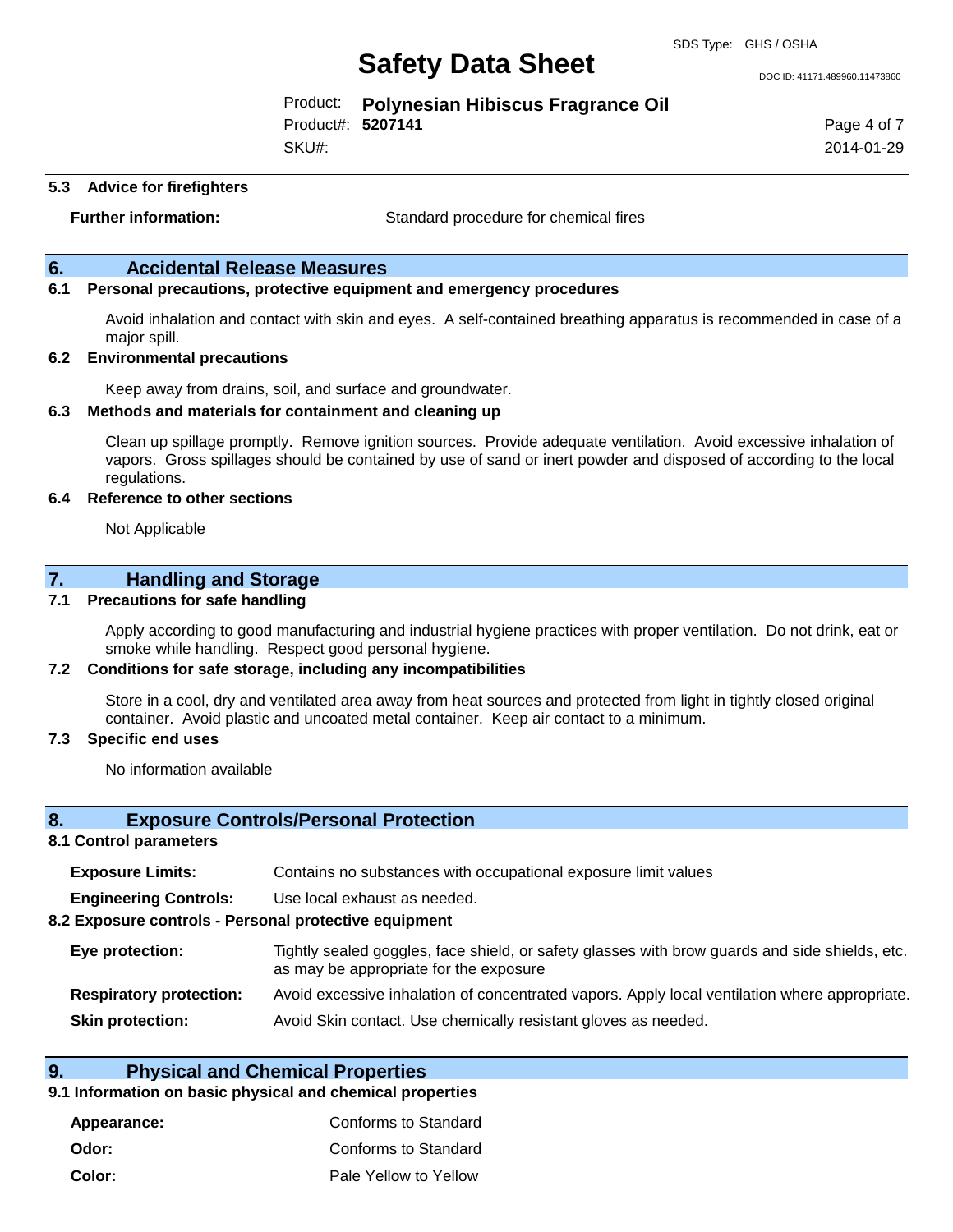DOC ID: 41171.489960.11473860

|                   | Product: Polynesian Hibiscus Fragrance Oil |
|-------------------|--------------------------------------------|
| Product#: 5207141 |                                            |
| SKU#:             |                                            |

Page 5 of 7 2014-01-29

| <b>Viscosity:</b>            | Liquid           |
|------------------------------|------------------|
| <b>Freezing Point:</b>       | Not determined   |
| <b>Boiling Point:</b>        | Not determined   |
| <b>Melting Point:</b>        | Not determined   |
| <b>Flashpoint:</b>           | >200 F (93.33 C) |
| <b>Auto flammability:</b>    | Not determined   |
| <b>Explosive Properties:</b> | None Expected    |
| <b>Oxidizing properties:</b> | None Expected    |
| Vapor Pressure (mmHg@20 C):  | 0.0398           |
| %VOC:                        | 3.8152           |
| Specific Gravity @ 25 C:     | 0.9347           |
| Density @ 25 C:              | 0.9317           |
| Refractive Index @ 25 C:     | 1.4880           |
| Soluble in:                  | Oil              |

# **10. Stability and Reactivity**

| 10.1 Reactivity                         | None                                               |
|-----------------------------------------|----------------------------------------------------|
| <b>10.2 Chemical stability</b>          | Stable                                             |
| 10.3 Possibility of hazardous reactions | None known                                         |
| 10.4 Conditions to avoid                | None known                                         |
| 10.5 Incompatible materials             | Strong oxidizing agents, strong acids, and alkalis |
| 10.6 Hazardous decomposition products   | None known                                         |

# **11. Toxicological Information**

|  | <b>11.1 Toxicological Effects</b> |  |
|--|-----------------------------------|--|
|  |                                   |  |

| <b>Acute toxicity - Oral</b>                       | (LD50: 3,793.91) May be harmful if swallowed             |
|----------------------------------------------------|----------------------------------------------------------|
| <b>Acute toxicity - Dermal</b>                     | (LD50: 4,241.66) May be harmful in contact with skin     |
| <b>Acute toxicity - Inhalation</b>                 | (LC50: 22.10) May be harmful if inhaled                  |
| <b>Skin corrosion / irritation</b>                 | Causes skin irritation                                   |
| Serious eye damage / irritation                    | Causes serious eye irritation                            |
| <b>Respiratory sensitization</b>                   | Not classified - the classification criteria are not met |
| <b>Skin sensitization</b>                          | May cause an allergic skin reaction                      |
| <b>Germ cell mutagenicity</b>                      | Not classified - the classification criteria are not met |
| Carcinogenicity                                    | Not classified - the classification criteria are not met |
| <b>Reproductive toxicity</b>                       | Suspected of damaging fertility or the unborn child      |
| Specific target organ toxicity - single exposure   | Not classified - the classification criteria are not met |
| Specific target organ toxicity - repeated exposure | Not classified - the classification criteria are not met |
| <b>Aspiration hazard</b>                           | Not classified - the classification criteria are not met |
|                                                    |                                                          |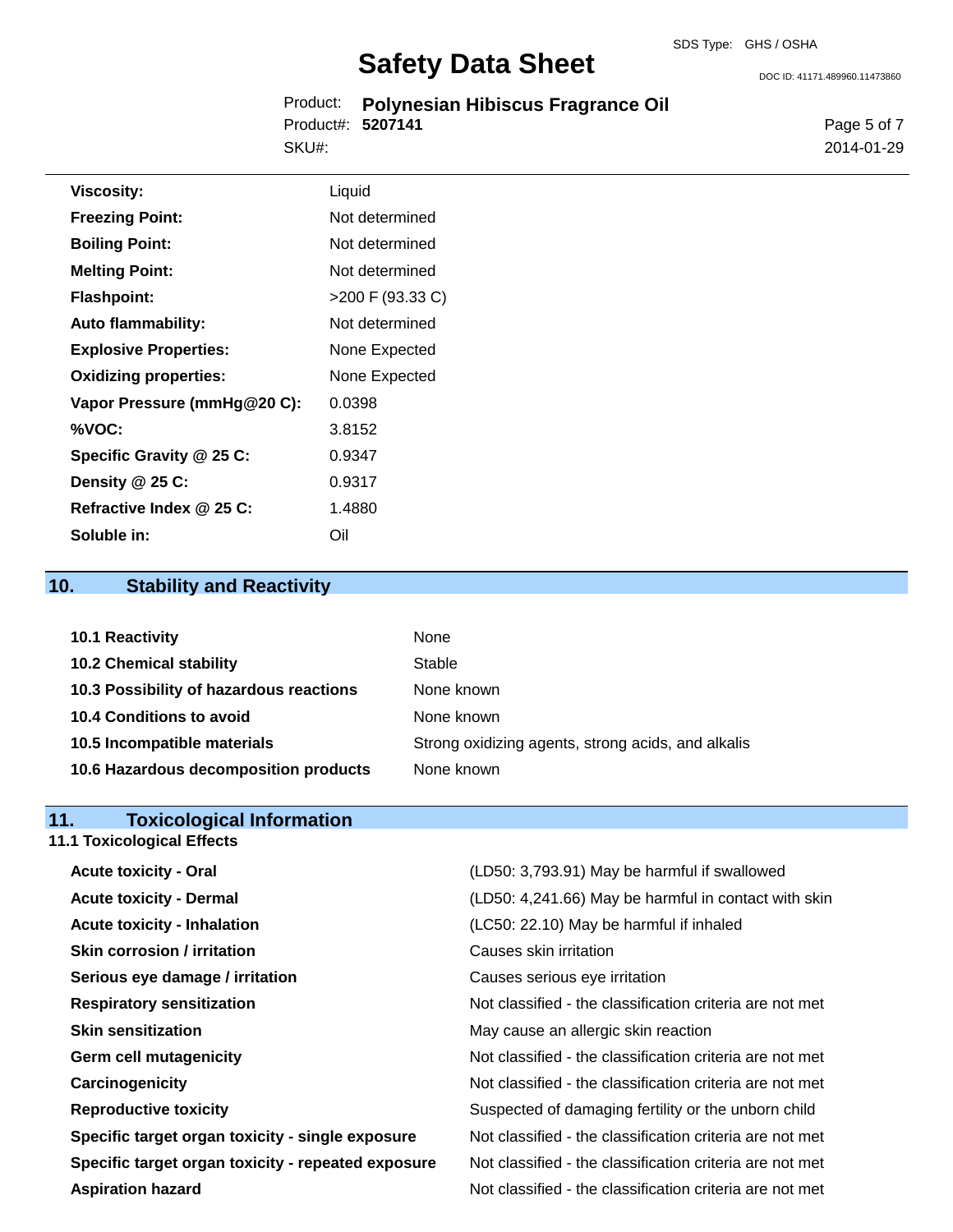DOC ID: 41171.489960.11473860

Product: **Polynesian Hibiscus Fragrance Oil** SKU#: Product#: **5207141**

Page 6 of 7 2014-01-29

| 12.<br><b>Ecological Information</b> |                                                 |  |  |  |  |
|--------------------------------------|-------------------------------------------------|--|--|--|--|
| <b>12.1 Toxicity</b>                 |                                                 |  |  |  |  |
| <b>Acute acquatic toxicity</b>       |                                                 |  |  |  |  |
| <b>Chronic acquatic toxicity</b>     | Toxic to aquatic life with long lasting effects |  |  |  |  |
| <b>Toxicity Data on soil</b>         | no data available                               |  |  |  |  |
| <b>Toxicity on other organisms</b>   | no data available                               |  |  |  |  |
| 12.2 Persistence and degradability   | no data available                               |  |  |  |  |
| 12.3 Bioaccumulative potential       | no data available                               |  |  |  |  |
| 12.4 Mobility in soil                | no data available                               |  |  |  |  |
| 12.5 Other adverse effects           | no data available                               |  |  |  |  |

### **13. Disposal Conditions**

#### **13.1 Waste treatment methods**

Do not allow product to reach sewage systems. Dispose of in accordance with all local and national regulations. Send to a licensed waste management company.The product should not be allowed to enter drains, water courses or the soil. Do not contaminate ponds, waterways or ditches with chemical or used container.

# **14. Transport Information**

| Regulator<br>U.S. DOT (Non-Bulk)                   |            | <b>Class</b> | <b>Pack Group</b><br>Not Regulated - Not Dangerous Goods | <b>Sub Risk</b> | UN-nr.        |  |
|----------------------------------------------------|------------|--------------|----------------------------------------------------------|-----------------|---------------|--|
| <b>Chemicals NOI</b>                               |            |              |                                                          |                 |               |  |
| <b>ADR/RID (International Road/Rail)</b>           |            |              |                                                          |                 |               |  |
| <b>Environmentally Hazardous</b><br>Liquid, n.o.s. | Substance. | 9            | $\mathbf{III}$                                           |                 | <b>UN3082</b> |  |
| <b>IATA (Air Cargo)</b>                            |            |              |                                                          |                 |               |  |
| <b>Environmentally Hazardous</b><br>Liquid, n.o.s. | Substance. | 9            | $\mathbf{III}$                                           |                 | <b>UN3082</b> |  |
| <b>IMDG (Sea)</b>                                  |            |              |                                                          |                 |               |  |
| <b>Environmentally Hazardous</b><br>Liquid, n.o.s. | Substance. | 9            | $\mathbf{III}$                                           |                 | UN3082        |  |

| 15.<br><b>Regulatory Information</b><br><b>U.S. Federal Regulations:</b> |                                                              |
|--------------------------------------------------------------------------|--------------------------------------------------------------|
| <b>TSCA (Toxic Substance Control Act):</b>                               | All components of the substance/mixture are listed or exempt |
| 40 CFR(EPCRA, SARA, CERCLA and CAA)<br><b>U.S. State Regulations:</b>    | This product contains NO components of concern.              |
| <b>California Proposition 65 Warning</b><br><b>Canadian Regulations:</b> | No Warning required                                          |